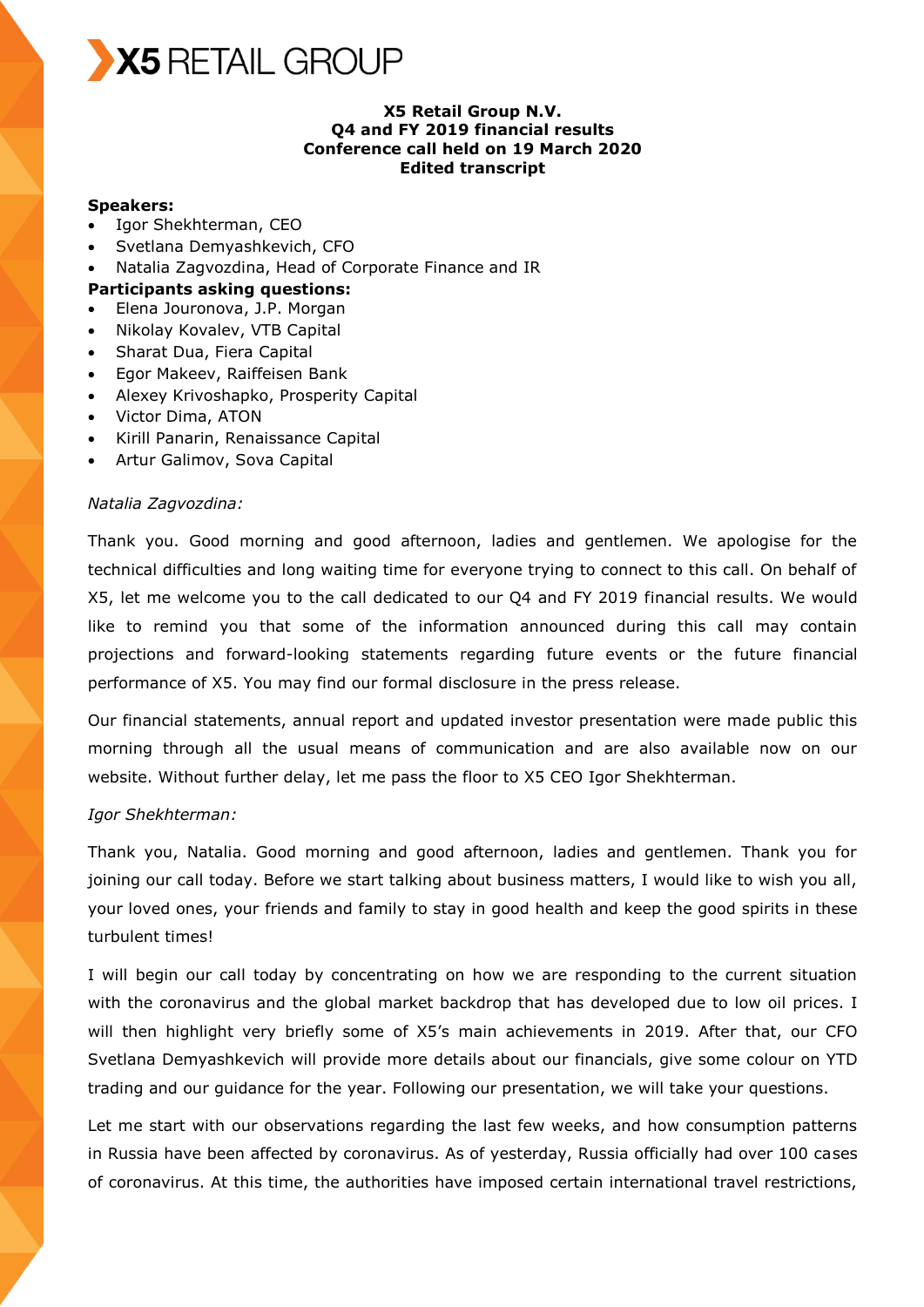schools will be closed starting next week, precautionary measures are being taken at clinics, mass public gatherings have been cancelled, and travellers arriving from various destinations have been advised to observe a 14-day self-quarantine. A number of companies, including us, have provided employees with the necessary technical means to work remotely and are encouraging or requiring the staff to do so. Thanks to our earlier focus on digital transformation, we have already managed to shift 70% of all office employees to operate remotely, and we will bring this number to 95% over the next week.

Our business processes are running as normal, although we see some additional pressure on our logistics at the moment. At this time, all of our stores continue to operate their usual hours. However, from the second week of March, we have started to see an increase in stock-up buying by our customers, especially in Moscow. Between 1 March and 18 March, our sales growth significantly accelerated to over 17%. We observe a more aggressive buying of general merchandise and food products in our stores, especially items with long shelf life such as canned meat, vegetables, pasta, and cereals. This trend is even more pronounced in our online operations and is also more visible in Moscow compared to other cities and regions of operation. Our commercial department has built up an extra supply of general merchandise and dry groceries at our 42 warehouses, and right now it is more about the efficiency of our logistics and more frequent stock-ups for stores than about actual availability of the goods, which is not an issue.

We also receive full support from the Federal and Moscow governments, and their assurance that all necessary assistance, including financial, will be provided to food retailers, if any difficulties in ensuring the uninterrupted supply of products to our stores appear in the future.

When a public health issue like the coronavirus arises, online and express delivery channels are in high demand, and X5 is a retailer that offers both. Today, we see a unique opportunity to acquire new customers in our online supermarket and express delivery, and serve the community better. We can also redirect our investments into express delivery and add stores that offer this service at a faster pace. Thanks to our significant investment in our online platform and delivery infrastructure last year, we are now able to handle the increase in demand for these services.

The average number of Perekrestok.ru orders placed per day on the weekend of 14–15 March, jumped more than 90% compared to the previous week and exceeded 13,000. Delivery time therefore increased from same or next-day delivery to delivery in four to five days, as we are operating at full capacity and delivering over 8,000 orders per day. Over the last weekend, the average check in online increased significantly, to nearly RUB 6,000 for newly placed orders, which is 50% above the average check we had in December. We also see an increase in the number of SKUs per order by 1.3 items to 55 items, which is clearly related to a stock-up caused by growing coronavirus concerns. On the weekend of 14–15 March, we have also seen a 2.5 times revenue increase at Perekrestok.ru for placed orders, compared with the two previous weekends.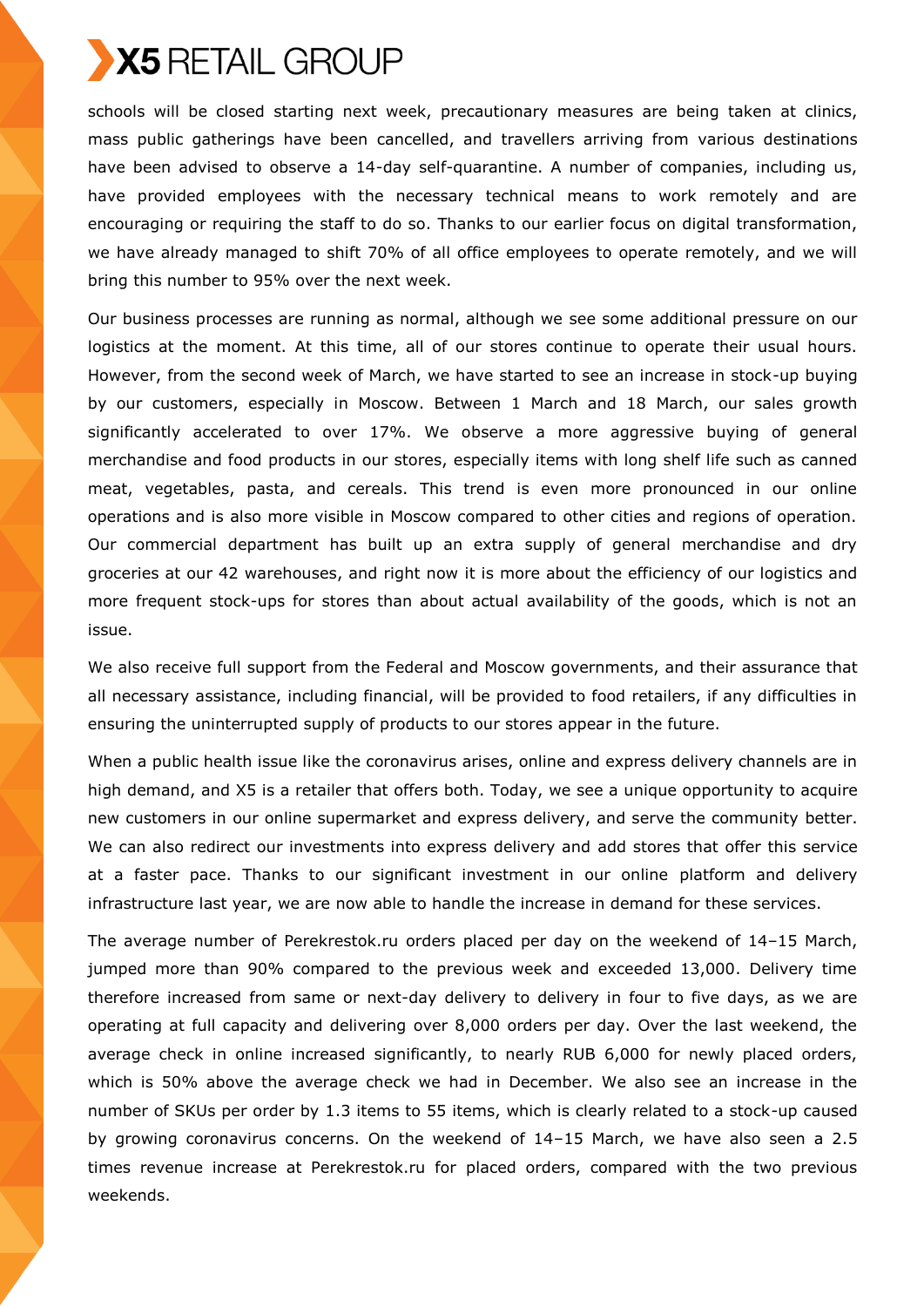

Our express delivery service is currently available from 50 Pyaterochka stores in Moscow, which cover 40% of households in a 2.5 km radius. Next week, we will be launching this service in Kazan. Our average check for express delivery was around RUB 1,500 in February and jumped to nearly RUB 2,000 over the last few days. By the end of this year, this service should be available from more than 200 stores, fully covering Moscow and six additional cities. If the negative coronavirus situation develops in Russia, we may increase the number of stores with an express delivery option to nearly 300 locations.

We remind you that Russia has 100% self-sufficiency in domestically produced grain, sugar, various cereals, poultry, pork, dairy products, eggs, fresh vegetables from greenhouses, sunflower and other vegetable oils. In this respect, the country will benefit from the import substitution trend of the past decade. As Russia's largest food retailer with our own direct import operations, X5 should be able to secure alternative supplies at the best prices in the market given the scale of our operations to provide our customer with affordably priced products.

Let me summarise this part of my speech by providing the list of measures we are undertaking at X5 to better deal with the coronavirus situation:

- X5 has created a working group responsible for coordinating all business activities until the situation is fully back to normal
- We have increased delivery volume by 2–4 times for high demand categories from our DCs to our stores in order to meet the increased demand
- I already said that we currently have no shortage of high demand goods, and we aim to increase our DC level inventories for the period of high demand
- We have reallocated some of our truck fleet from the regions to Moscow, including the drivers, to satisfy the need to replenish stores more frequently with increasing volume of goods as well as to provide our online operations with additional delivery capacities
- In stores, we have changed the display for high demand categories, making them more readily accessible right from the pallets
- We have increased the number of people working in stores, changed their schedules, including cancelling all vacations for retail operations personnel
- All cashier desks in our stores operate at all times to minimise customer waiting time
- Our store workers are provided with disposable gloves and disinfectants. We expect to supply all of our store personnel with disposable masks later this week
- Every three hours, we disinfect high frequency items such as door handles, trolley handles in all of our stores
- We feel well prepared to support our customers and ensure the availability of goods in our stores stays at normal level at all times.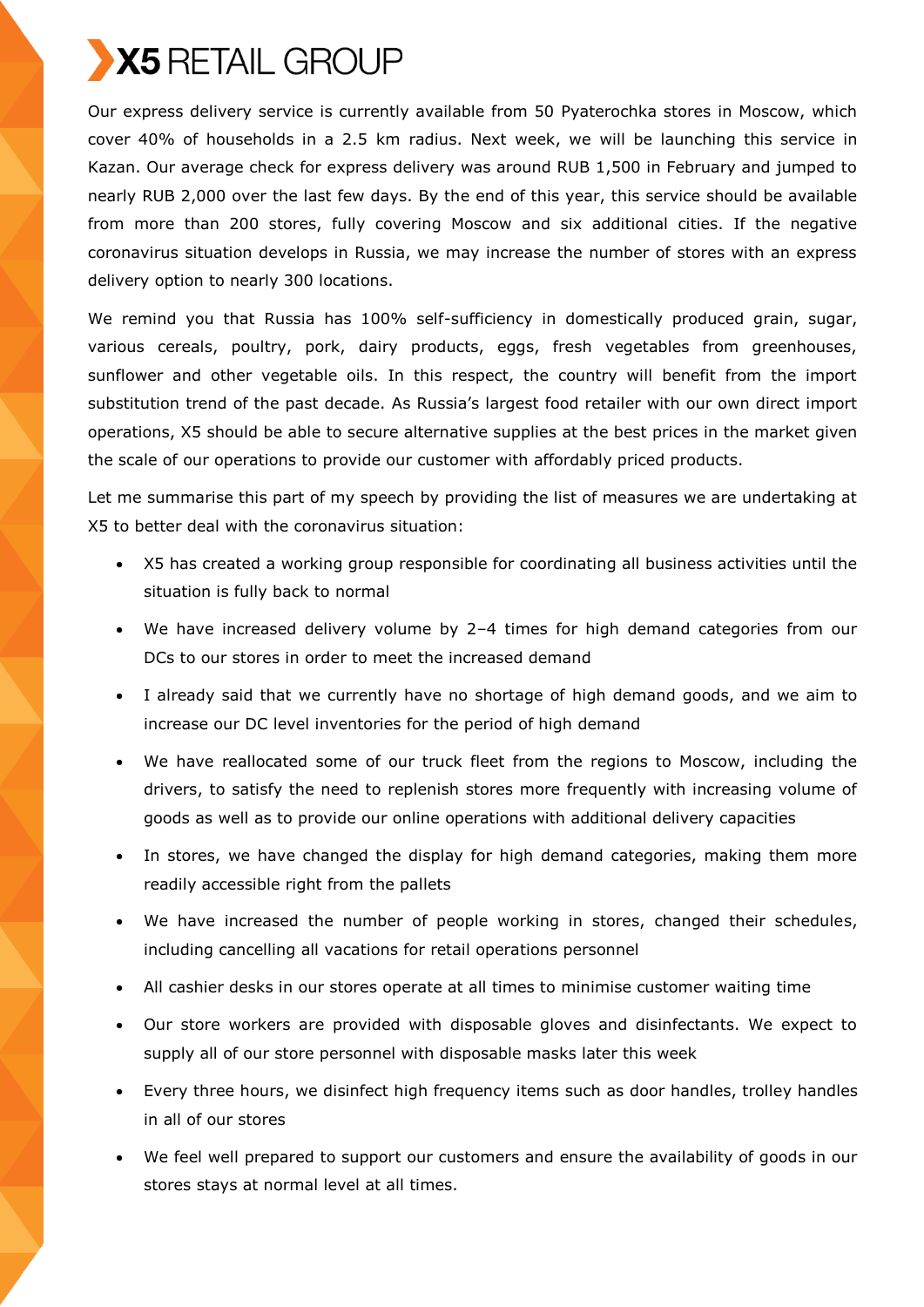Before I move on to X5's 2019 results, I want to briefly touch on the main market trends we saw last year.

- We continued to see a negative impact on sale densities across the market from the fast rollout of stores by the main players. Last year, Russia's top seven retailers expanded their combined selling space by 10% in Moscow and the Moscow Region, and by 15% in other regions.
- Specialist retailers continue to grow at rates above the market average.
- Promo activity remained elevated, which limited private label growth across the market.
- The average check declined by 1.2% last year across modern food retail chains, impacted by stagnating per capita income and by shifting consumption patterns towards day-to-day fresh purchases.
- The ready-to-eat segment, although still small, was growing 5 times faster than the offline food retail segment.
- The online food retail segment increased by 70% in 2019 to RUB 45 bn, compared with a 7% growth in the offline food retail segment. Last year, we saw the entrance of such players as Yandex and Sberbank into this market, with offers of new digital distribution models. We expect that between now and 2023, the Russian online food market will expand by 10 times.

Now I want to summarise our key achievements of the last year.

- We maintained leadership in revenue and LFL growth compared to our main peers. As a result, our food retail market share grew to 11.5% from 10.7% a year ago.
- The number of active members of our loyalty cards programmes increased by 8% to 40 mln. We currently generate more than 7 mln data points on a daily basis from our loyalty programmes.
- We started to focus more on customer feedback as a tool to define our assortment, especially for new private label products that we introduce. We already collect several million customer ratings on a monthly basis. By the end of this year, we should be receiving up to 10 mln customer ratings on a daily basis.
- We have succeeded in making X5 a more attractive employer, which is a key strategic advantage for a retailer. Personnel turnover decreased by 20 pp over the year to below 50% and we saw label productivity increase by 6.9% y-o-y.
- We decided to transform the X5 hypermarket format. This will enable us to focus on those segments of the food retail market where we see the most potential. It put some shortterm pressure on our financial results, but we are confident that it is the right decision for our long-term strategic goals.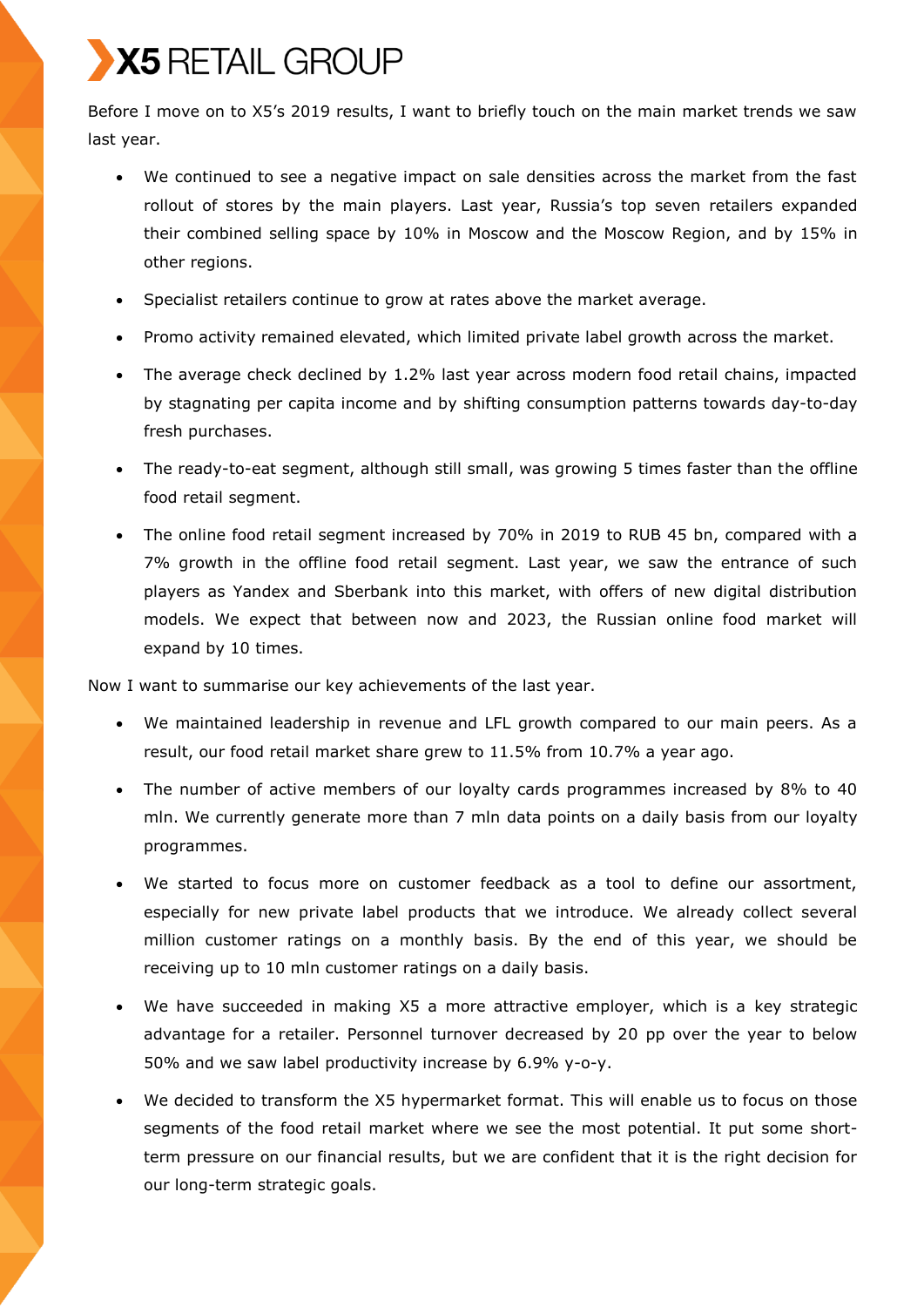- We are successfully developing new businesses.
	- o Last year, Perekrestok.ru became the #2 player in e-grocery. This was achieved in less than two years, and our online revenue increased 3.3 times in 2019. We aim to make this business EBITDA-positive in 2021.
	- o Our parcel delivery business 5Post was established as a separate business unit. 5Post leverages X5's existing logistics and store infrastructure. 5Post and parcel lockers operated by our partners are currently delivering around 1 mln parcels per month for pickup in X5 stores, which is helping to bring additional traffic to our stores. Just like our Perekrestok.ru business, we aim for 5Post to have positive EBITDA in 2021.
	- $\circ$  We also launched express delivery from our network of proximity stores in Moscow, and next week we will be launching it in Kazan. In addition to the short-term factors driving demand right now, we see growing demand for this service from our customers as they adapt to new technologies and competitive offers from technology players like Yandex and Samokat.
- In December 2019, our first sustainability strategy for 2020-2022 was approved. This strategy establishes measurable sustainability targets, which will be integrated in our overall business strategy.

To conclude, let me highlight our priorities.

- In 2020, we will be working on maintaining our market leadership while keeping the margins at a healthy level.
- Given the recent developments related to the coronavirus, we have established working groups, assessed key operating risk areas, and developed emergency plans for our operations to provide a sustainable service to our customers.
- In parallel, we will continue rapid expansion of our online and express delivery services. At Perekrestok.ru, we see not only a more than 2 times business growth in 2020 but also a higher share of new clients, which is currently rapidly growing due to the coronavirus situation. In June, we will be starting Perekrestok.ru online sales in Nizhny Novgorod, where we will be using a former Karusel hypermarket as a dark store. In Moscow, we will have four dark stores for Perekrestok.ru by the end of the current year. We apply strict return and cash generation requirements for new businesses, and the management has a ROI targets to ensure a balance between investments and returns.
- A key area of improvement of our existing business in the coming years will be the rollout of the new Pyaterochka and Perekrestok concepts, including additional refurbishments. Given the recent adverse movement in the rouble exchange rate and possible delays with supplies of equipment or input parts from China and other destinations, we will be looking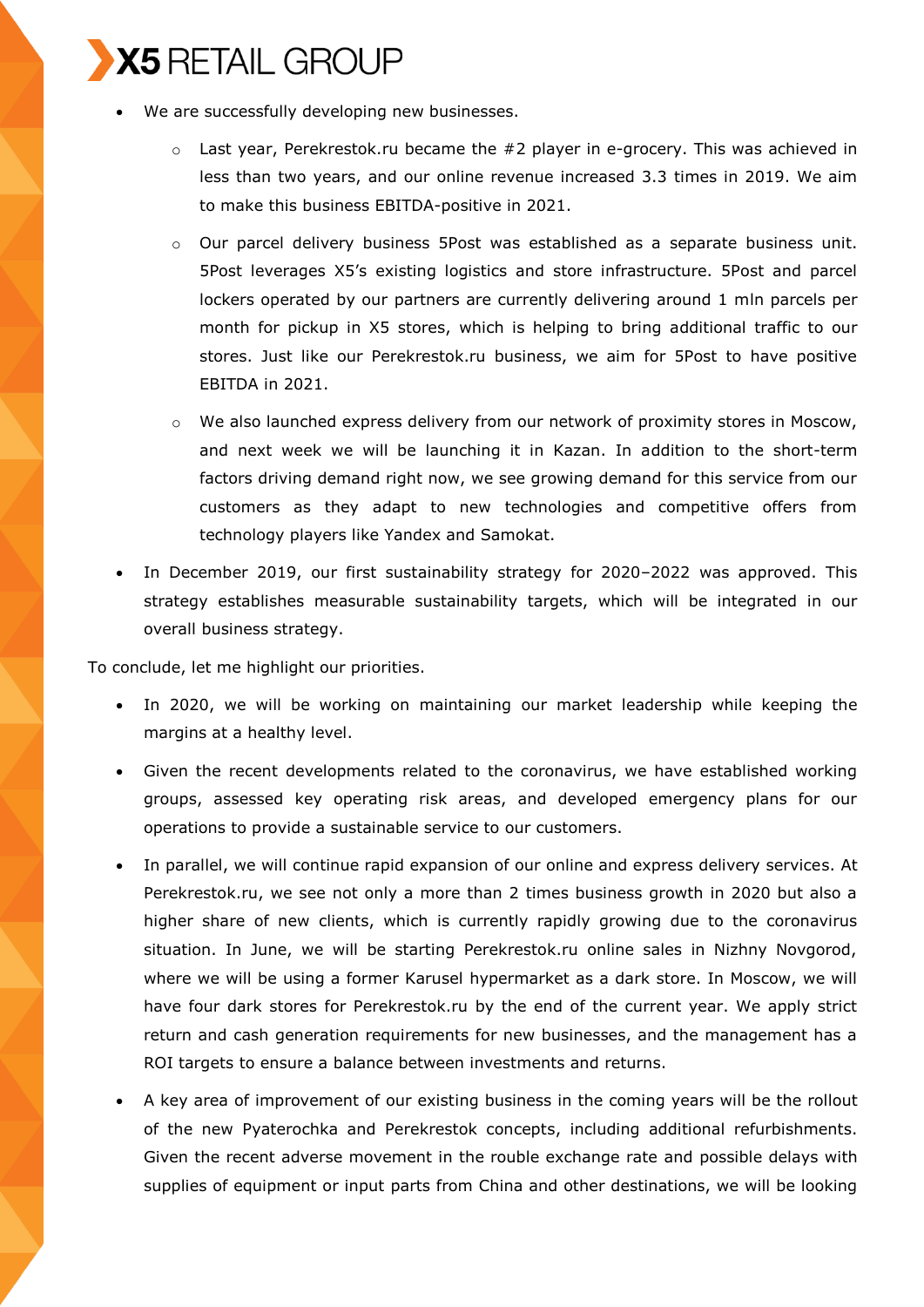to renegotiate FX-linked capex contracts or will consider postponing such investments if necessary.

Now I would like to hand over to X5 CFO Svetlana Demyashkevich. Thank you for your attention.

#### *Svetlana Demyashkevich:*

Thank you, Igor. Good morning and good afternoon, ladies and gentlemen. Let me start by adding some colour to Igor's recap of the current environment. I will start by saying that internally our processes and our finance function are well prepared to face potential challenges that the current situation related to the coronavirus may cause. In addition, we have been offered full government support, as Russian authorities want to ensure that food supply is uninterrupted across the retail industry and X5 as the sector leader is considered a strategically important company during this period. Currently, all of our operations are running normally, except that we are witnessing increased pressure on our logistics and store replenishment operations due to increased demand for certain goods. Igor has already discussed additional measures being taken regarding high demand categories.

Talking about the macro environment, lower oil prices caused adverse exchange rate fluctuations and a higher cost of funding. However, X5 is well-placed to withstand the macro headwinds, as we have a natural hedge against the weak domestic currency via high food inflation and also because 100% of our borrowings are rouble-denominated. Less than 2% of operating costs and less than 20% of capex are FX-linked. Budgeted FX capex is mostly for new stores and DC equipment, electronic price tags, some spare parts for our transport and IT infrastructure, as well as software. We make 4.3% of our food purchases via direct imports, while the largest purchasing volumes for most food products are from domestic suppliers, and we should be able to get the best terms in a volatile market. Secondly, I would like to point out that we are also wellplaced financially in the current situation as in anticipation of the potential negative macro changes we managed to secure sizable amounts of new long-term funding at a very attractive rate just before the oil price situation developed.

It is currently difficult to estimate the potential impact of the coronavirus and macro situation on our absolute annual EBITDA, as the situation is changing very rapidly. Internally, we have looked at several main scenarios regarding the oil price, rouble exchange rate, and inflation in order to assess the potential impact on our operations and our future financial results. Our initial budget for 2020 had the oil price of USD 50 per barrel and 65 RUB/USD exchange rate, headline CPI of 3%, food inflation of 2.8%, and nominal food retail trade growth of 5.5%. In our negative macro scenario, the oil price is USD 30 per barrel (annual average), the RUB/USD exchange rate is 75, headline inflation is 4.4%, and food inflation is 5.3%. In this scenario, X5 remains profitable and continues expanding and investing, although the pace of investment may be reconsidered and float. We will be looking to prioritise capex projects. We will concentrate even more on efficiency of our operations in order to provide our customers with uninterrupted food supplies. At the time,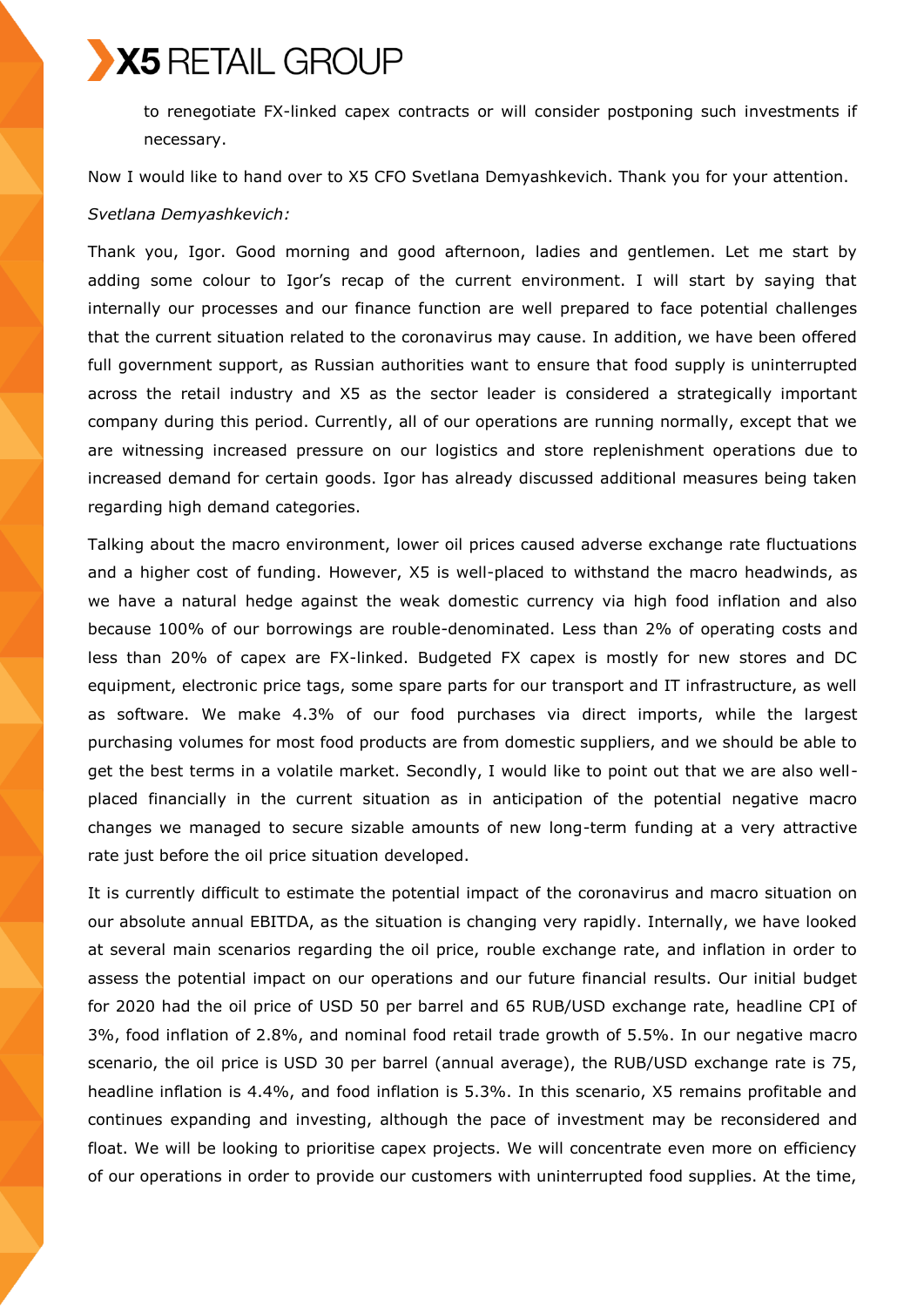retailers as well as domestic food producers will likely receive government support during the whole period.

On the macro topic, let me remind you that in 2014 and 2015, when Russia went through a period of a significant increase in key rates and extreme rouble exchange rate volatility, large retailers with significant operating efficiencies were able to maintain better performance through such periods compared to their smaller peers.

Now I would like to highlight the main market trends observed in Q4 2019. Food inflation for this period continued to slow and averaged around 3.5% y-o-y. The key factor driving this slowdown was the early and plentiful harvest of 2019 on the back of warm weather conditions. Demand for food products continued on the positive trend and reached +1.6% in real terms in Q4 2019. Real disposable income also continued to grow at 1.1%, and consumer confidence over Q4 2019 improved. Against this improving macro background, the food retail industry continued to consolidate, and the share of the top 5 retailers was 26% at the end of 2019.

Now a few words about X5's financial performance in Q4 and FY 2019. Trading was not easy over the last quarter as competition and hypermarkets increased promo activity. We did the same and were successful in not only keeping positive LFL traffic in our stores, but delivering the highest LFL growth rate among our largest competitors.

The gross profit margin in Q4 2019 declined slightly, driven by commercial margin as a result of targeted price investments. This was partially offset by successful measures to decrease shrinkage. Our efforts to further reduce shrinkage will continue, but the impact on our gross margin will not be as visible as in 2019. This is primarily because the CVP update for our core formats will increase the share of the fresh category, which has the highest shrinkage level among all categories. We will aim to mitigate the structural change with higher efficiency in our assortment planning, product quality tracking, marketing and logistics.

SG&A expenses were well under control in the last quarter. Our adjusted EBITDA margin for Q4 2019 was in line with our expectations, at 6.7%. For the full year, our adjusted EBITDA margin grew in line with our internal target, by 11 bps y-o-y to 7.3%. This improvement was achieved due to our operational improvements, including measures that brought shrinkage down by 49 bps and despite pricing pressure in the market. In Q4 2019, we achieved a sustainable gap in EV/EBITDA leadership over other listed peers and started to prepare for the second part of our LTI.

Depreciation, amortisation and impairment costs increased as a percentage of revenue, mainly due to impairment of non-current assets related to the Karusel transformation. Net profit in 2019 under IAS 17 was impacted by a combination of one-off items – one related to the Karusel transformation and the other related to tax accruals for previous periods, including reorganisation of certain X5 legal entities. The impact on our net profit from these two items was almost equal for Q4 2019, while for the full year about 75% of the impact was due to Karusel transformation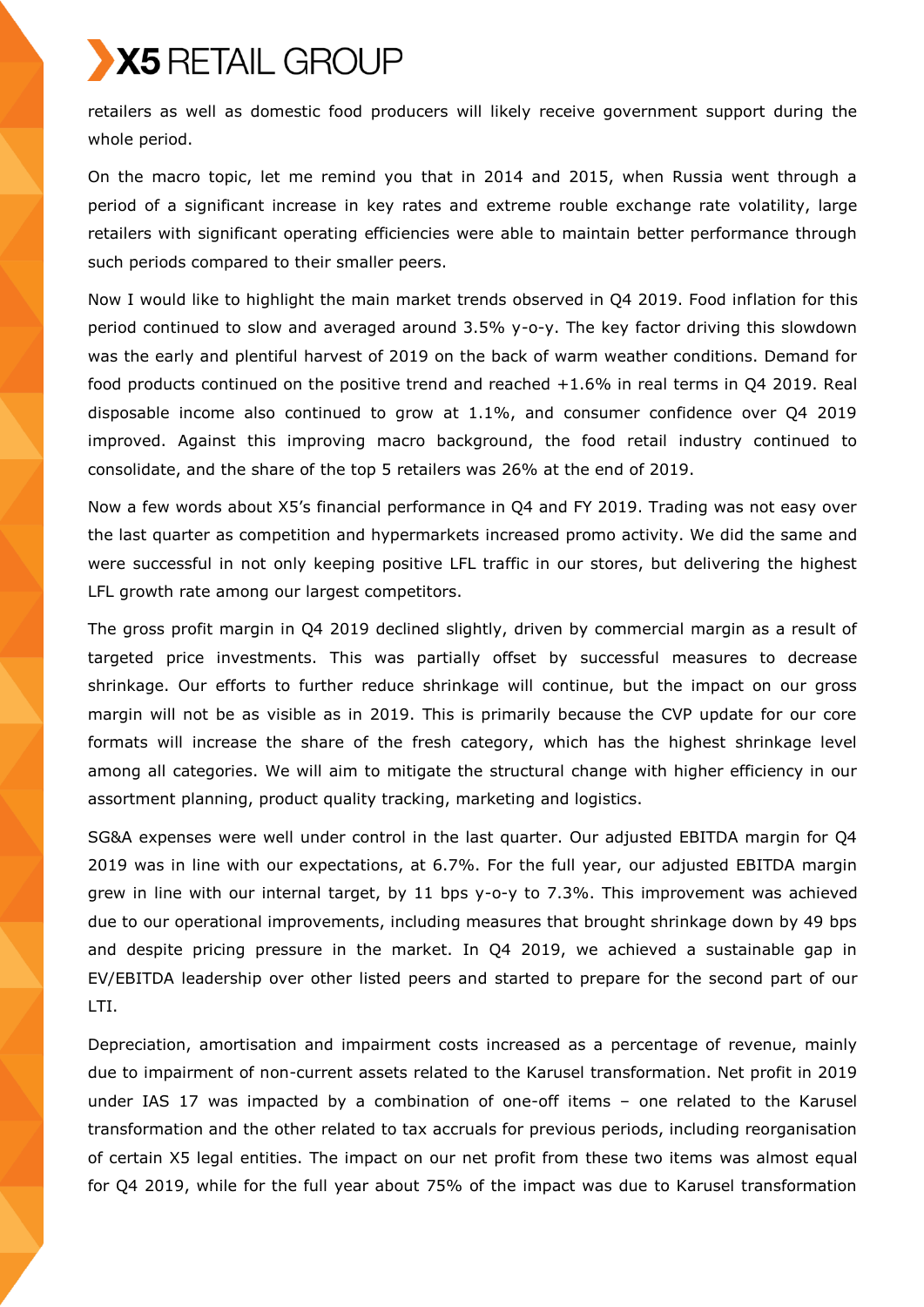and 25% was due to taxes and X5 reorganisation. Our financial leverage remained healthy, at 1.7x under IAS 17, and we want to maintain this ratio below 1.8x.

Net cash flow generated in Q4 2019 from operating activities was lower than a year ago mainly due to a smaller increase in accounts payable, due to the calendarisation effect and also a larger change in inventories as a result of low base effect due to stock optimisation last year.

Approximately 49% of the quarterly capex went to expansion of our store base. The remaining capex included refurbishments (9%), logistics (7%), IT (8%), maintenance (14%), and other investments (ca. 13%). Total capex in 2019 decreased by 3% y-o-y to RUB 81 bn.

Based on our solid financial results for the year, the Supervisory Board recommended a dividend of RUB 30 bn for 2019. This is 20% higher than in 2018 in rouble terms and represents an 82% payout ratio based on the adjusted net profit for the year.

Finally, I will give you a short update of the YTD results before we go to the Q&A session. Our net retail sales growth YTD (excluding VAT) is 14.6%. LFL sales rose by 4%, driven predominantly by traffic. Turnover in Perekrestok.ru is up 2.3 times y-o-y. As Igor said, in the first 18 days of March, net retail sales growth accelerated to 17.2%, from 13.3% in the first two months of the year. This may accelerate further given the trading trends of the last several days. Originally, we planned to open up to 2,000 new stores in proximity and supermarkets this year, before closings. In addition, we planned to refurbish 1,300 Pyaterochka stores and 30 Perekrestok supermarkets to update them to the new concept. However, the situation has changed due to increased uncertainty regarding overall consumption in this turbulent year. Moreover, our stores are currently seeing an increased inflow of customers and closing them for renovation would not be timely. In addition to that, part of capex is FX-linked. Therefore, we may have to slow down the pace of openings, and especially renovations, until the demand in our stores normalises and we find ways to either renegotiate with suppliers or find alternative solutions in order to preserve healthy investment returns.

Our EBITDA margin performance in 2020 will reflect food inflation trends, which are difficult to predict at the moment. We will continue to benefit from our market leading positions, our purchasing power, and of course from our leadership in infrastructure. Our constant focus on efficiency of operations and the use of new digital solutions should provide support to our margins, while the recent increase in the inflow of customers to our stores, as well as to online and express delivery operations are also supportive for the short-term margins outlook.

We guided you at the Investor Day that 2020 capex may grow in line with the pace of our revenue growth. However, subject to changes in the environment, we will be carefully considering and prioritising every investment project in order to preserve the required returns.

I will conclude by saying that our constant focus on the efficiency of our operations and capital allocation discipline should support our annual dividend payments, which we expect to grow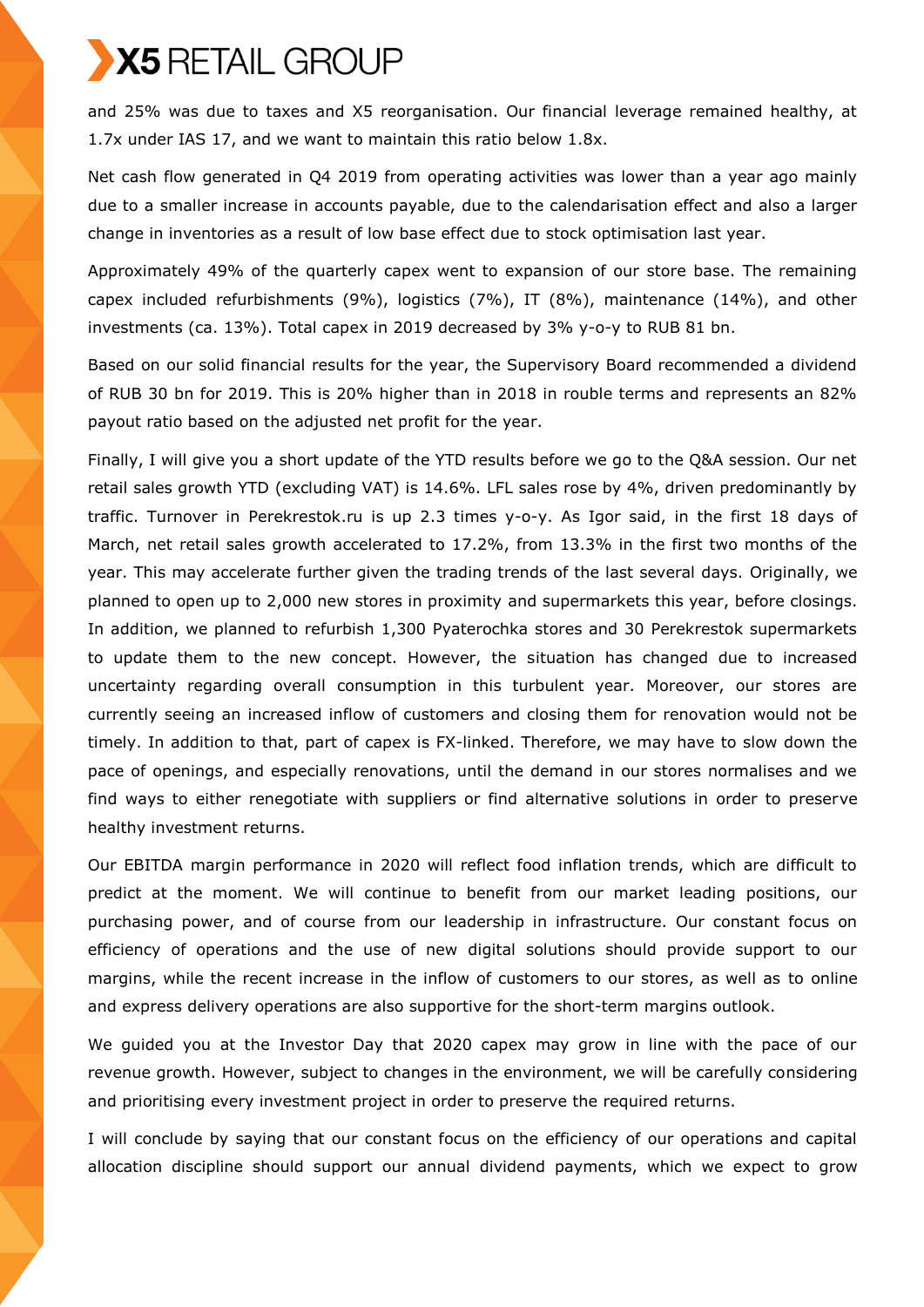steadily. With that, I conclude the discussion of our results, thank you for your attention and we welcome your questions.

#### *Operator:*

Ladies and gentlemen, we will now begin our Q&A session. As a reminder, if you wish to ask a question, please press "\*1" and wait for your name to be announced. If you wish to cancel the request, please press " $#$ ". Once again, it is " $*1"$  if you have questions. We have a question coming from the line of Elena Jouronova, please ask your question.

#### *Elena Jouronova:*

Hi, ladies and gentlemen, I have a few questions. The first one is regarding your different economic scenarios for this year. I appreciate that it is tough to tell right now, but still – have you analysed, under the base case scenario, how could your dividend payment change? What would be the worst case for this year?

#### *Svetlana Demyashkevich:*

As I said, the dividend for 2019 in the amount of RUB 30 bn is proposed already and subject to approval by the General Meeting of Shareholders. Of course it is hard to say anything about the dividend payment for 2020, as you understand perfectly. We do have several scenarios internally, but honestly, they are changing every day, so we are in a very agile mode. I think we will be ready to discuss potential dividend payments closer to our Capital Markets Day in October, and we will give you some guidance. At the same time, our intentions still stay to keep our debt/EBITDA ratio at around 1.8x and keep growing dividend payments steadily.

#### *Elena Jouronova:*

OK, thank you. Another question I had was regarding the refurbishments of Pyaterochka stores. Can you share with us please the latest data on what kind of average uplift in sales you are seeing after the refurbishment, and how many stores you have refurbished?

#### *Svetlana Demyashkevich:*

At the moment, we are quite happy with the results of our refurbished stores, and we do have pilots going on already both in Moscow and in the regions. The average uplift in traffic is around 10%, and we still continue to look at the situation depending on the region and we are also quite happy that the NPS is increasing together with refurbishments, and we can clearly see this difference.

#### *Elena Jouronova:*

And how many stores were refurbished altogether?

#### *Svetlana Demyashkevich:*

More than 420 stores, and we continue to add them every day.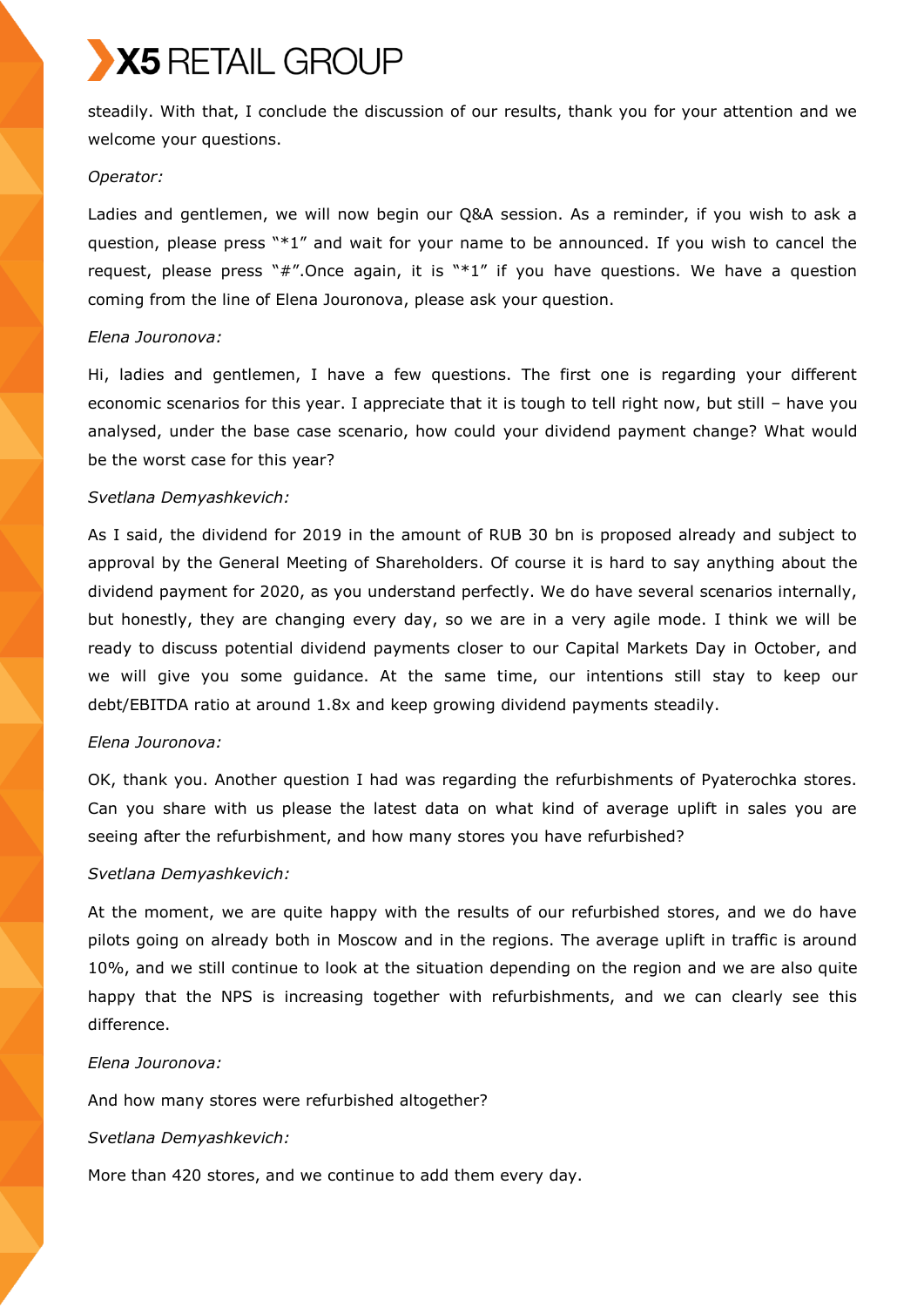

### *Igor Shekhterman:*

Not refurbished, but openings plus refurbishments. Around 400 stores are opened or refurbished in new concept, and we did it in practically all regions of Russia, in big and small cities, and we have four different concepts that we adapt to the big cities or small towns. Again, we are quite happy with the result.

#### *Elena Jouronova:*

And are you happy with EBITDA that you are seeing in the stores? Because on the one hand we see higher NPS and higher revenue, but on the other hand there is an increase in the fresh category and shrinkage. Overall, are these refurbishments proving to be EBITDA-accretive?

#### *Igor Shekhterman:*

I can give you the following comments. As you understand, the main driver of EBITDA is also the sales density, and it is very high. Speaking of stores opening in the new concept in Moscow, I can tell you that their EBITDA is higher than in stores we have in the old concept.

#### *Elena Jouronova:*

OK, that is good to know. Now I would like to ask a few technical questions to Svetlana. A lot of impairment is coming from Karusel, and frankly some of them missed my forecast. Can you help us better forecast 2020? What sort of impairment should we assume in opex, like part of depreciation? And how much in income tax? Can you guide us – how should we think about impairment for 2020?

#### *Svetlana Demyashkevich:*

Let me start with tax. Overall, one of the tax effects that we see in 2019 is around RUB 5.5 bn, split in two halves: the effect of the Karusel transformation and tax effects of previous periods related to the reorganisation of our legal structure. In terms of Karusel, I do not think that we expect a further significant tax effect. In terms of impairment, it will depend also on the pace of transfers of stores and closures of stores within the transformation. There will be some additional impairment during 2020, and it will also depend on this pace. At the moment, we see very positive results of transformation of old Karusel stores into Perekrestoks, and that of course increases our profitability. A lot of effect caused by liquidations of non-performing stores is already included and accrued in 2019. I think we will disclose these effects transparently in each quarter, but there will be some effect in 2020 from this transformation, as we guided in September and October last year when we talked about the transformation.

## *Elena Jouronova:*

OK, thank you. The final technical question from me is on working capital. I have read and heard from you right now the explanation why you had working capital outflow in general for 2019. But again, that was quite surprising. I want to make sure that going forward you still expect to have broadly the same working capital turnover and no more cash outflows from working capital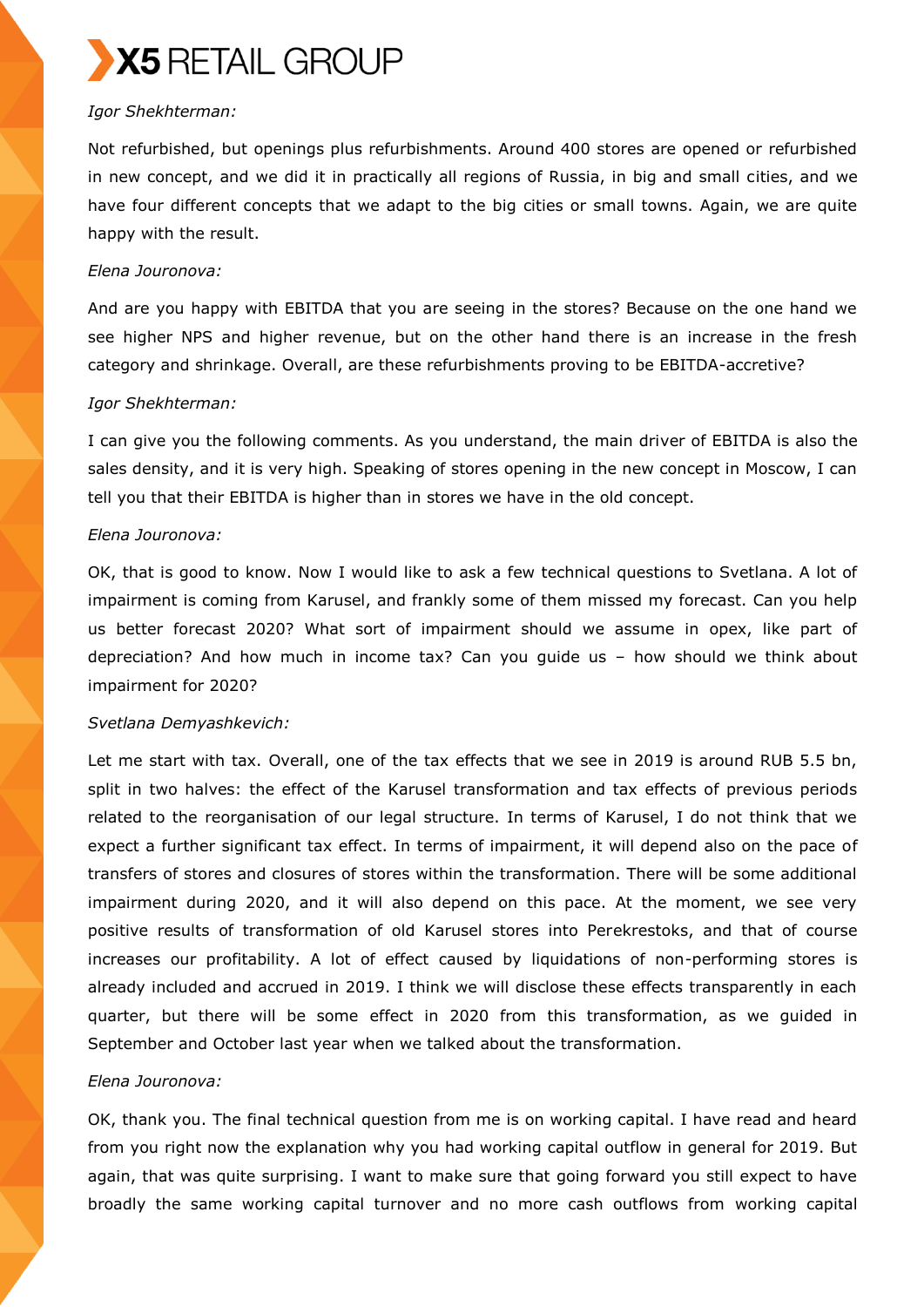overall this year. There is nothing going on in terms of paying faster to suppliers or offering better discounts, nothing like that, right? It was purely the calendarisation effect that impacted your payments, is that correct?

#### *Svetlana Demyashkevich:*

Yes, you are right that the biggest impact was from calendarisation, and we will not see that effect in 2020. Another effect, which is much smaller, but we will probably see it going further, is our more efficient way of paying to suppliers, which also improves our payment discipline and actually has a positive effect on our supplier relationships and our overall terms with suppliers. I view it as a positive factor. Other than that, we do not expect any significant adverse movements during this year.

#### *Natalia Zagvozdina:*

Dear colleagues on this call, could we please ask you to limit yourselves to two questions in each go, so that others can ask questions as well. Thank you.

Operator: Our next question comes from Sharat Dua, Fiera Capital, please ask your question.

#### *Sharat Dua:*

Good afternoon, everyone. Thank you very much for the explanation at the beginning of the call about some of the issues related to the virus. I just wanted to make sure I have fully understood a couple of those. You are saying that your stores are operating as normal, but there are some shortages and it is an issue for the DCs and logistics to sort out. If you could just help me understand, what that actually means and how soon you expect to get back to normal stock levels in the stores. What do you need to do to achieve that? Further to that, you have mentioned potentially getting some funding from the federal government. What might that be used for? What sort of conditions will be for such funding? And in relation to the stock that you keep, you mentioned that Russia is self-sufficient in a number of core food items, but you also do import certain products. Can you give us a breakdown of what you source locally versus import? And what are your prospects of maintaining the imports, given that this is a global issue? Thank you.

#### *Svetlana Demyashkevich:*

Thank you for your question. Our stores keep operating under their regular hours and logistic operations also continue as normal. We do feel some pressure in terms of replenishment, logistics and traffic in our stores because of the increased demand, which is natural as people prepare for a potential quarantine. At the same time, we are quite confident in our supply as we had started to prepare for this situation several weeks before it evolved, looking at how things develop in Europe. We are quite confident that we will be able to ensure uninterrupted supply of products to our stores and that the stores will be operating as normal.

In terms of imports and local supply...

*Igor Shekhterman:*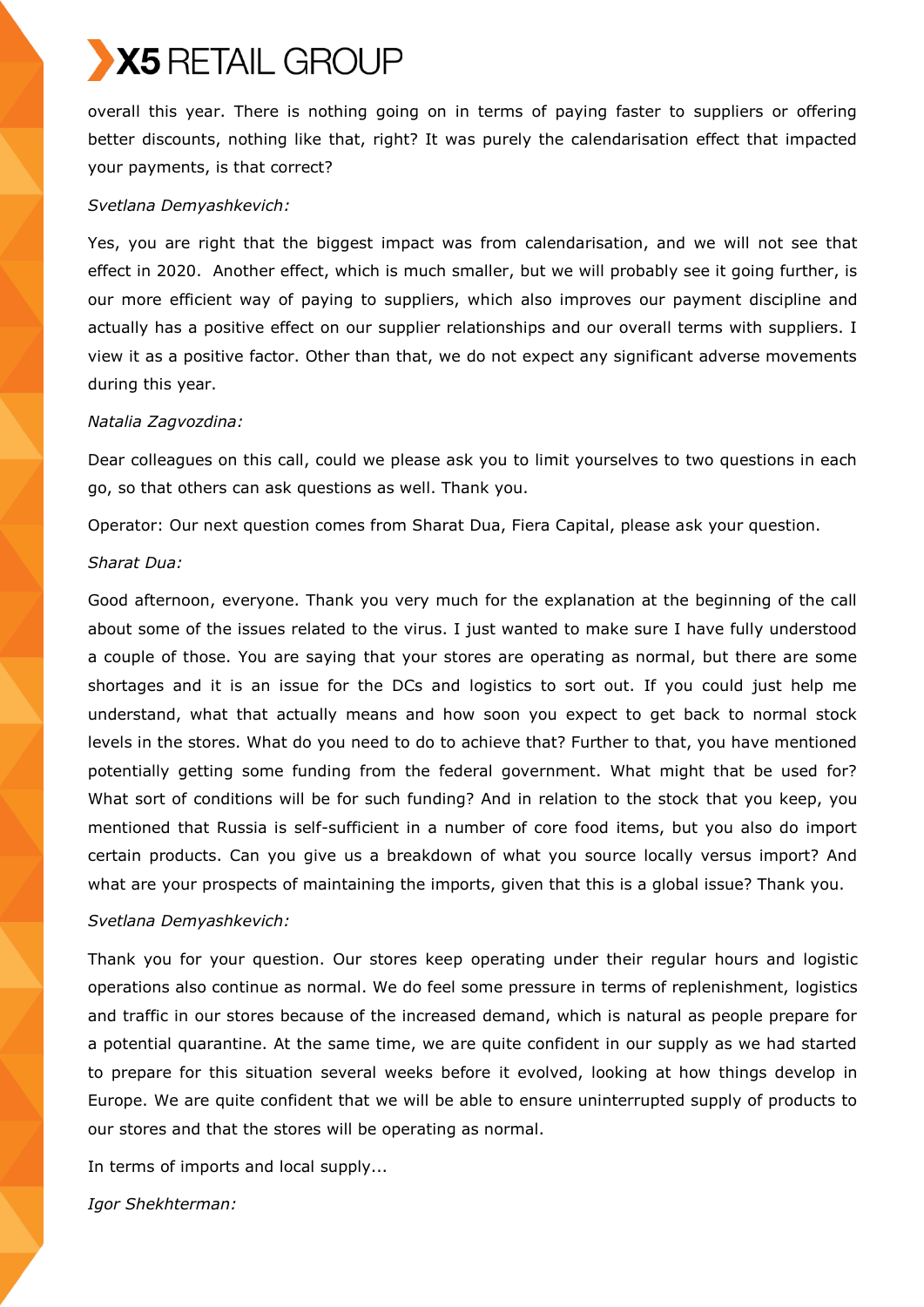...we have already mentioned that most of the products are available in Russia. In terms of vegetables, we have a solid supply from Russian greenhouses. We have import components in the fruit and vegetable categories, but at the moment we do not see any problems here and our direct imports are made in line with the plan.

Regarding your question about the support from the federal government, we are still at the negotiation stage and discussing potential options.

#### *Svetlana Demyashkevich:*

I would just like to add that in 2014–2015, we saw the government support agricultural producers, which actually boosted substitution of local products. We can potentially expect similar support to be extended to strategically important retailers, but it is too early to say anything about it, because we have just started these discussions this week.

## *Natalia Zagvozdina:*

The largest part of all direct import comes from Ecuador (about 30%) and it is bananas. Then follows Turkey with 16%, and Serbia with 9%. The items that we procure from them, apart from bananas, are garlic, ginger, bell peppers, broccoli, and greens – the list is as usual. Among imported items are also, quite naturally, olive oil, wine, certain exotic fruit, and salmon. In the protein category, salmon is the only large imported item for the market overall. We will rearrange the import of this item or replace it with similar products for the period of supply pressure.

#### *Sharat Dua:*

What about branded products from international brands?

## *Natalia Zagvozdina:*

International brands are sourced domestically. Henkel, Coca Cola, Pepsi, Danone, Unilever – all these companies have production sites in Russia, and all their products come from local factories, not from overseas.

#### *Sharat Dua:*

OK. Sorry, I did not get the second answer. Ecuador is No. 1 in bananas, which other countries did you mention?

#### *Natalia Zagvozdina:*

Turkey – 16%, Serbia – 9%, Belarus – 8%, Israel – 5%, China – 5%, and other countries with smaller shares in the direct import. The overall share of our own direct import is 4.3%, so it is not that significant in terms of influence on our operations or our FX exposure.

## *Sharat Dua:*

4.3% of total sales?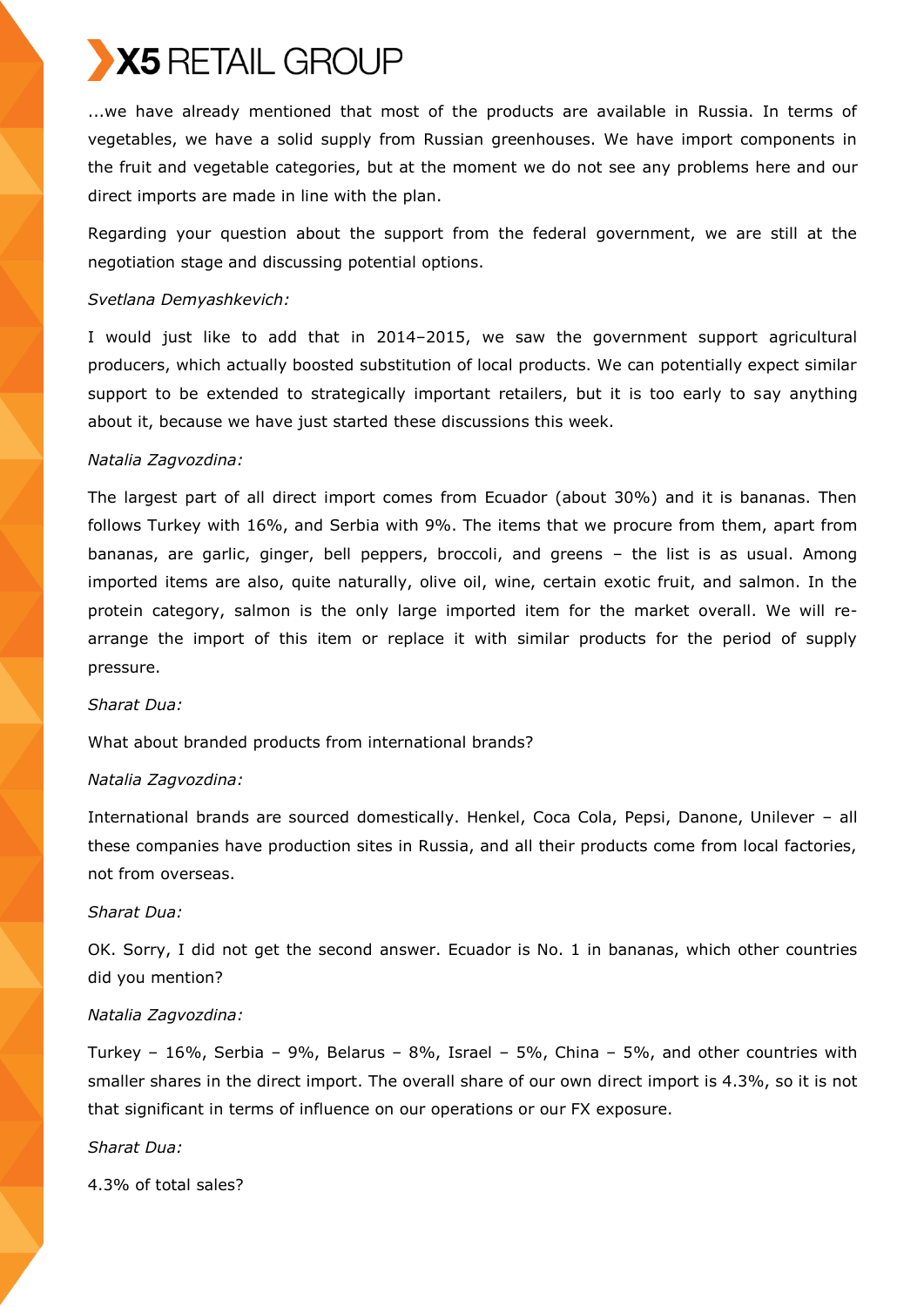*Natalia Zagvozdina:* 

Yes.

*Sharat Dua:* 

OK, thank you.

### *Operator:*

Thank you for your questions. Our next question comes from the line of Nikolay Kovalev, VTB Capital, please go ahead.

### *Nikolay Kovalev:*

Hello, I have two questions – one on tax accruals and the second one on capex. So half of RUB 5.5 bn has already been booked. Can you tell us a bit more for which year it has been accounted for and shall we anticipate more accruals in the future? And if so, how much? And on capex, I have a follow-up question. If you go for up to 2,000 openings and 1,300 refurbishments, what will your capex be in the base case, and what level per store do you budget for your convenience and supermarket refurbishments? Thanks.

## *Svetlana Demyashkevich:*

Regarding tax accruals, the recent accrual that you see in the financials represents the calculation of probabilities of potential tax charges for several years when we had these transactions in our structure, before the final reorganisation of the legal entities. Whether we will see further accruals or not will depend on the tax authorities' view on these transactions and the outcome of the ongoing legal cases. At the moment, all the probabilities are accounted for and accrued in our financials, which are also confirmed by the external auditor. I think we are trying to be very conservative in that respect.

The other question was about capex. As I have said, in our initial budget – with new store openings, refurbishments of both Pyaterochka and Perekrestok stores in line with the new concepts, and our investments in new technology, new businesses, like Perekrestok.ru, 5Post delivery, etc. – we expected that our capex would grow. At the same time, given the changing environment, we will be considering all lines of capex very carefully and reprioritising all projects. Of course, the main focus of this reprioritisation will be on new openings – we will see how demand evolves – and refurbishments, because it will not be sensible now, amid high demand, to close stores for refurbishment. Probably, we will postpone these activities at least in the cities where we see the situation develop. At the same time, we believe that we still need to invest in technology to be prepared for further challenges. We see that the economy is evolving and changing. For example, thanks to our developments in recent years we are now in a position to have 95% of office employees work from home starting next week. This is not the case for most Russian companies, and we are quite ahead of the game in that respect.

*Igor Shekhterman:*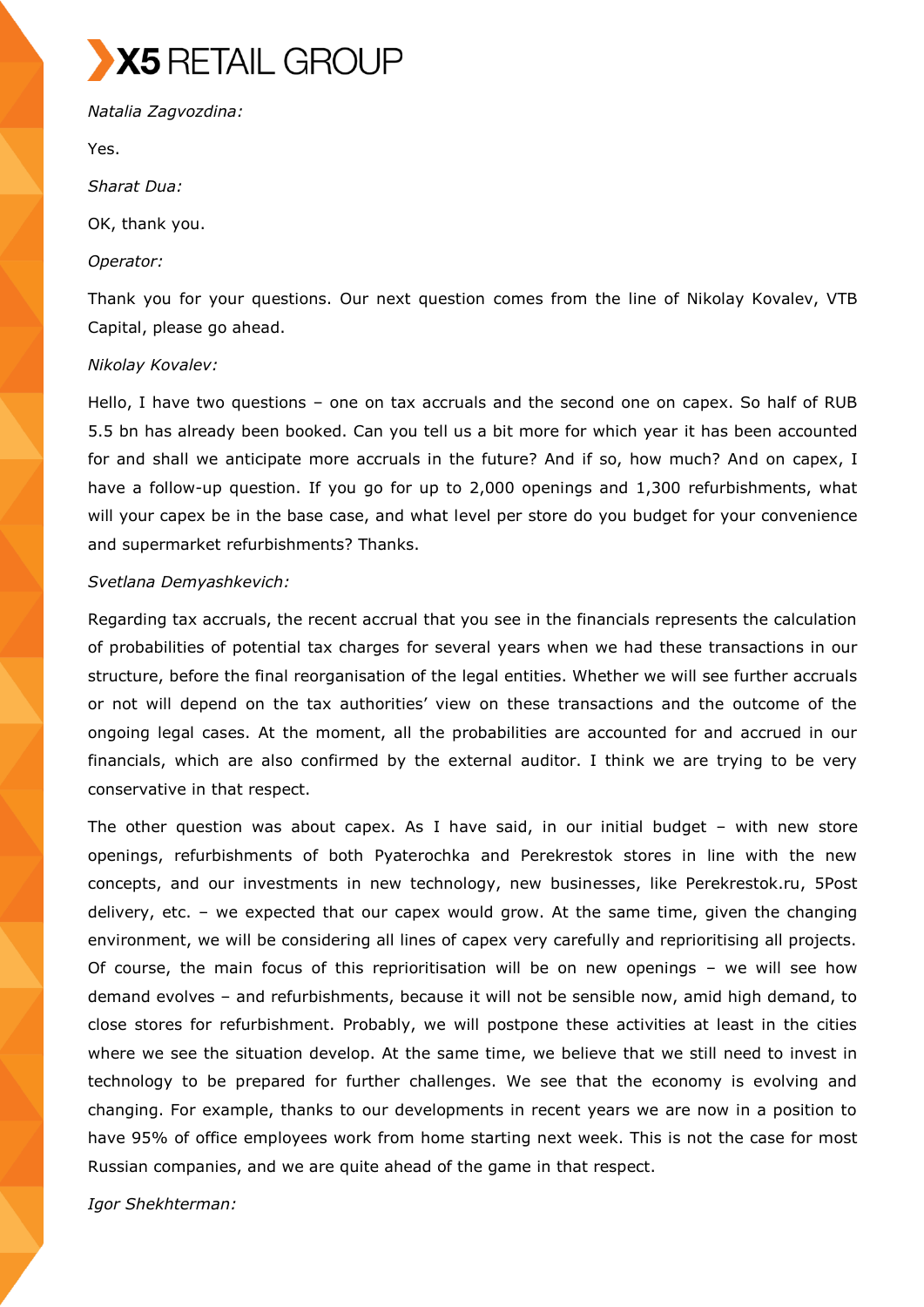I am sure that the current situation will drive the next wave of changes in customer behaviour and we are happy that we invested heavily in digital transformation last year, which enables us to build an IT platform and a strong base. Today, we can roll out our express delivery and online operations very quickly. We are now reconsidering our priorities and will invest enough to proceed with our digital transformation this year.

## *Svetlana Demyashkevich:*

Regarding your question about the new concept and capex for refurbished Pyaterochka stores – on average, we see capex around 15% higher than in the old stores. At the same time, in terms of ROI, we do expect that returns will not be decreasing, as we see much higher sales density and traffic in the stores. Weighing up all factors together, we think that we have very successful results from the piloting of our new concept.

### *Igor Shekhterman:*

And something we have already mentioned, regarding express delivery. Next week we are launching it in a new region, Kazan, on the basis of a dark store. If it goes successfully, we will roll it out across other Russian cities. We also plan to start the rollout of express delivery in St Petersburg before mid-May.

### *Svetlana Demyashkevich:*

I think it is very important to understand our new model of express delivery. At the moment, it is available from Pyaterochka, and we will start express delivery from Perekrestok in the coming months. It is a highly scalable model because it does not require any additional capex. We just have a platform which is potentially scalable across all our 16,000 stores. At the same time, we only need 130 stores to cover Moscow, and we will have this number of stores open for express delivery by the end of May. The project roll-out might even be accelerated given the ongoing situation. We are happy that we started piloting this model last year, and we think that it will help us better serve our fellow citizens in the current environment.

## *Operator:*

Thank you. The next question comes from the line of Egor Makeev, Raiffeisen Bank.

## *Egor Makeev:*

Good afternoon. I have a couple of questions. My first question is, what impact on your margins and particularly gross margin do you anticipate from the current surge in sales?

## *Svetlana Demyashkevich:*

Of course, the current situation has a positive impact on gross margin as it increases our LFL sales and sales densities quite significantly, but it is very early to project how the demand will evolve in the upcoming months. We are trying to be quite conservative with such projections and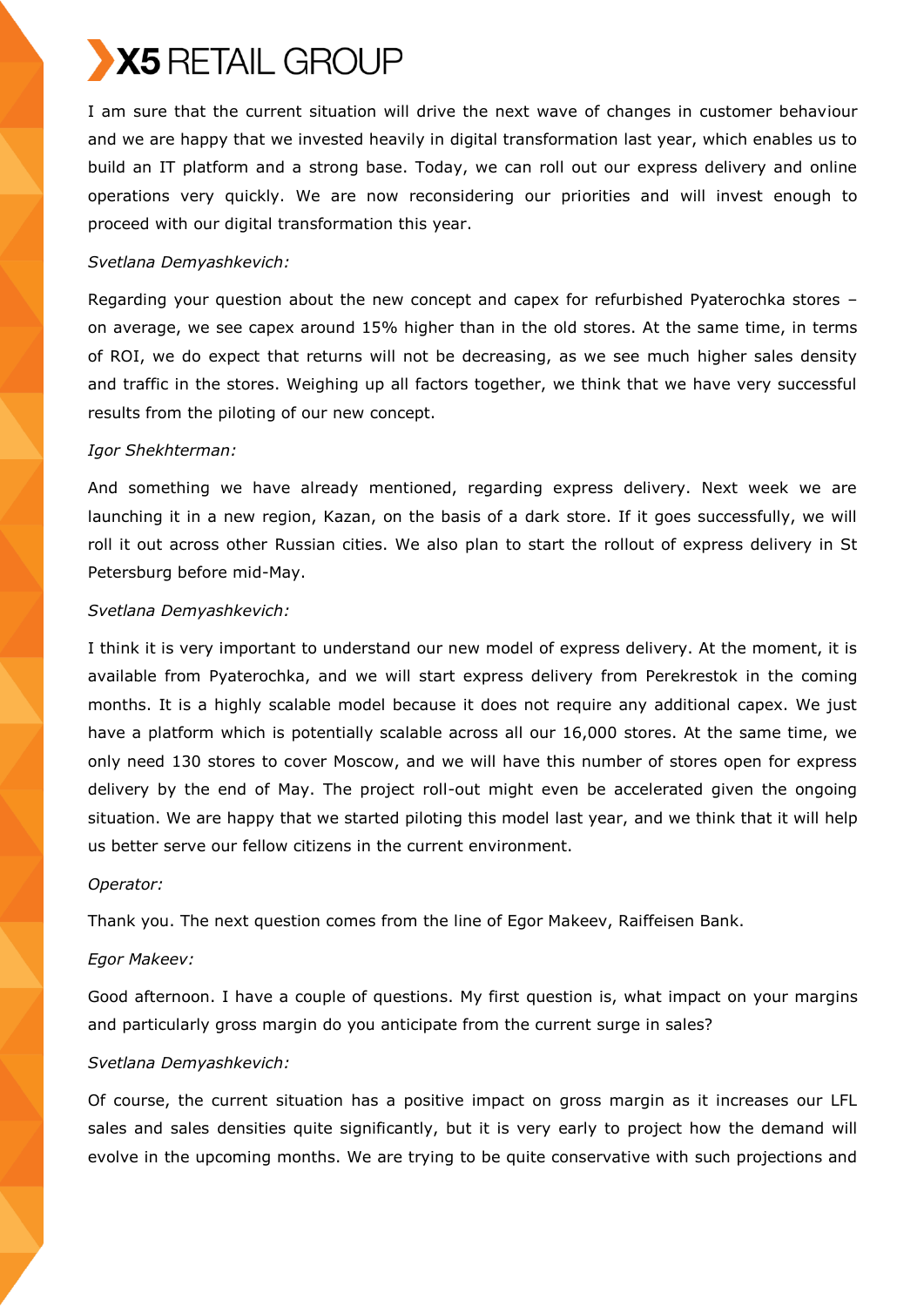are certainly committed to transparent communication with you on these matters in the next quarters.

### *Egor Makeev:*

OK, thank you. Just to clarify. The sales mix right now is far from normal, I suppose. So the gross margin on this sales mix is either in line with or better than the usual one. Is that correct?

### *Svetlana Demyashkevich:*

We have not seen any adverse impact on the gross margin so far, but the situation is changing every day and we are monitoring it closely. I think food retailers and X5 as the leader in the food retail industry and its mass segment are well positioned as compared to most players and industries in Russia.

### *Egor Makeev:*

OK, thank you. My second question is, do you consider entering new formats, for instance, hard discounters? Or is it off the table at the moment?

## *Igor Shekhterman:*

We are always considering new opportunities and interesting business options. In the recent years, we have looked to see if the market is ready and prepared for hard discounters. There are two main components of a hard discounter – high quality and a high share of private labels, so it should be a very efficient model. We are currently piloting a hard discounter and in December will make a decision on potential opening of a hard discounter stores next year.

## *Egor Makeev:*

OK, that is clear, thank you.

## *Operator:*

Thank you. The next question comes from the line of Alexey Krivoshapko, Prosperity, please ask your question.

## *Alexey Krivoshapko:*

Good afternoon, thank you very much for the call, explanations and a very detailed annual report. I have just one question. Can you help us better understand the evolution of your gross margin last year? We understand that losses were gradually declining. At the same time, the gross margin after these losses, has been slipping down from higher (maybe not so high) levels of Q2 2019 towards the year end. And this also happened despite the fact that you have a smaller share of hypermarkets in the business. What was your commercial policy? Why did you do these price investments? Who were you targeting and how do you measure the results?

*Svetlana Demyashkevich:*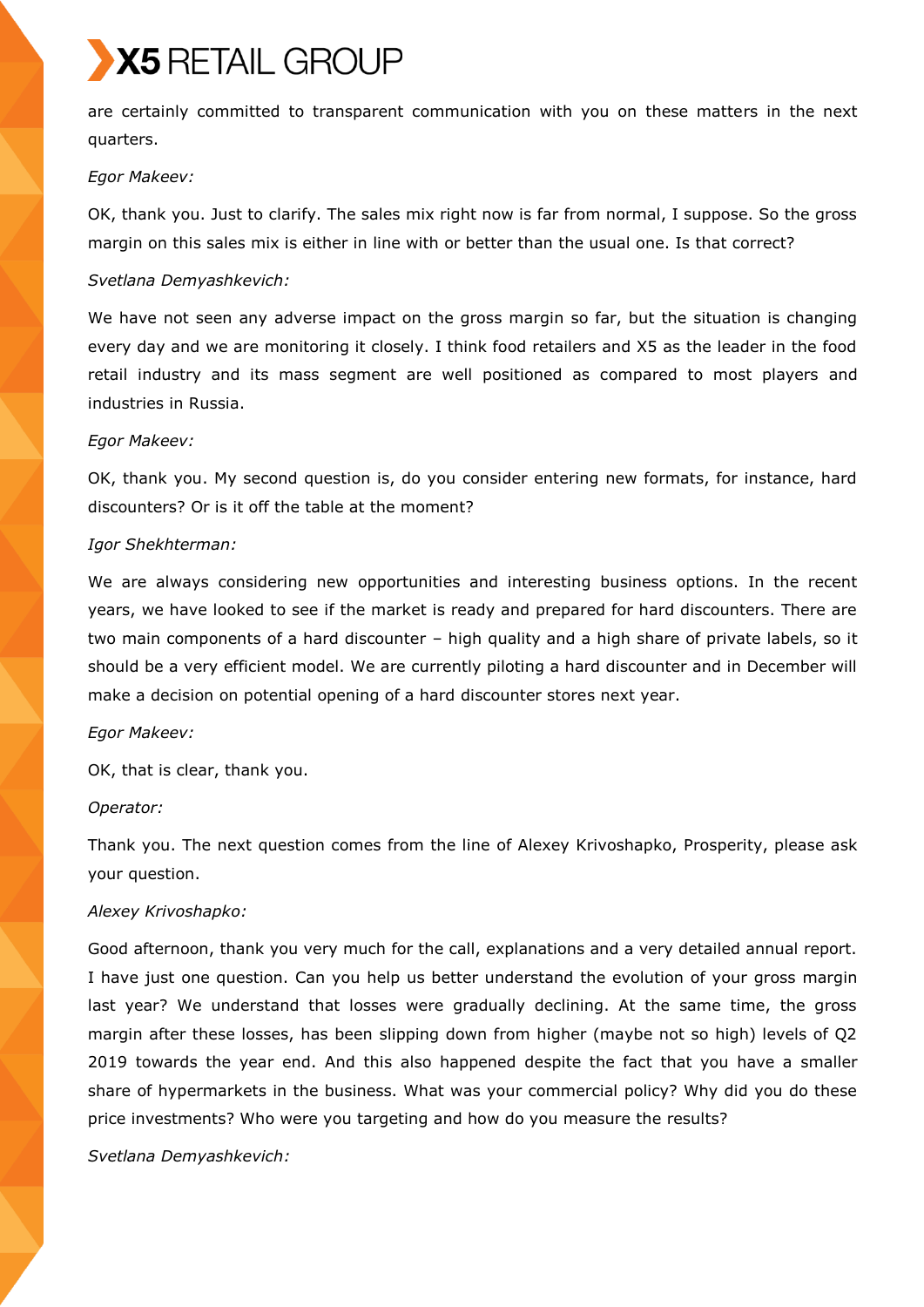It is quite a complex question. I will start with how gross margin was evolving in 2019. As you remember, there were higher expectations in 1H 2019, so having the annual budget and annual management of our overall result and being happy with overall EBITDA margin above 7%, as we usually communicate, we were able to invest in prices and respond to the competition evolving in the market in Q3–Q4 2019. Overall, we are quite happy with the performance of our gross margin, including commercial margin and very positive shrinkage-related impact last year.

With regard to this year, again, we should comment separately on the normal environment that we budgeted for at the end of last year. In that respect, I would say that we do not expect significant changes in our gross margin. Overall, our budgeted EBITDA margin was only affected by one-off effects of the Karusel transformation.

At the same time, what affected overall results in our budget for 2020 was the expectation of lower inflation in 2020 compared to 2019. Now it is very hard to project what food and overall inflation will be in 2020. I think we will need to build our scenarios and get a better understanding of our expectations closer to the end of April. In the meantime, we will monitor the situation as it unfolds.

In respect of shrinkages, I think we went down from the levels above the market, which we faced at the end of 2017 and 2018, to the quite improved levels we see in Pyaterochka and Perekrestok now. So, we do not expect further any significant decrease, but of course we will be working on improving them further as we have set quite ambitious targets for our formats.

#### *Operator:*

Thank you for your question. The next question comes from the line of Victor Dima. Please ask your question.

#### *Victor Dima:*

Hello. Thank you very much for taking your time to answer questions. Maybe I have missed it, but given the high demand that you are seeing in March and going into the Q2 2020, do you expect a much more depressed level of LFL growth as the situation calms down? If so, what would be the normalised level? That is my first question. And the second one, I assume that I understand it correctly that the online format can break even in 2021. What would be the key drivers for that in terms of unit economics? Could you give us two or three of them? Thank you.

#### *Igor Shekhterman:*

I can start with the second question. We already have positive unit economics for some DCs and dark stores that serve Perekrestok.ru.

## *Svetlana Demyashkevich:*

I think we have communicated from the very beginning that we expect all our new businesses, including express delivery, online operations, and 5Post (our logistics operator), to achieve positive profitability in the medium term. As a company, we are not ready to keep investing over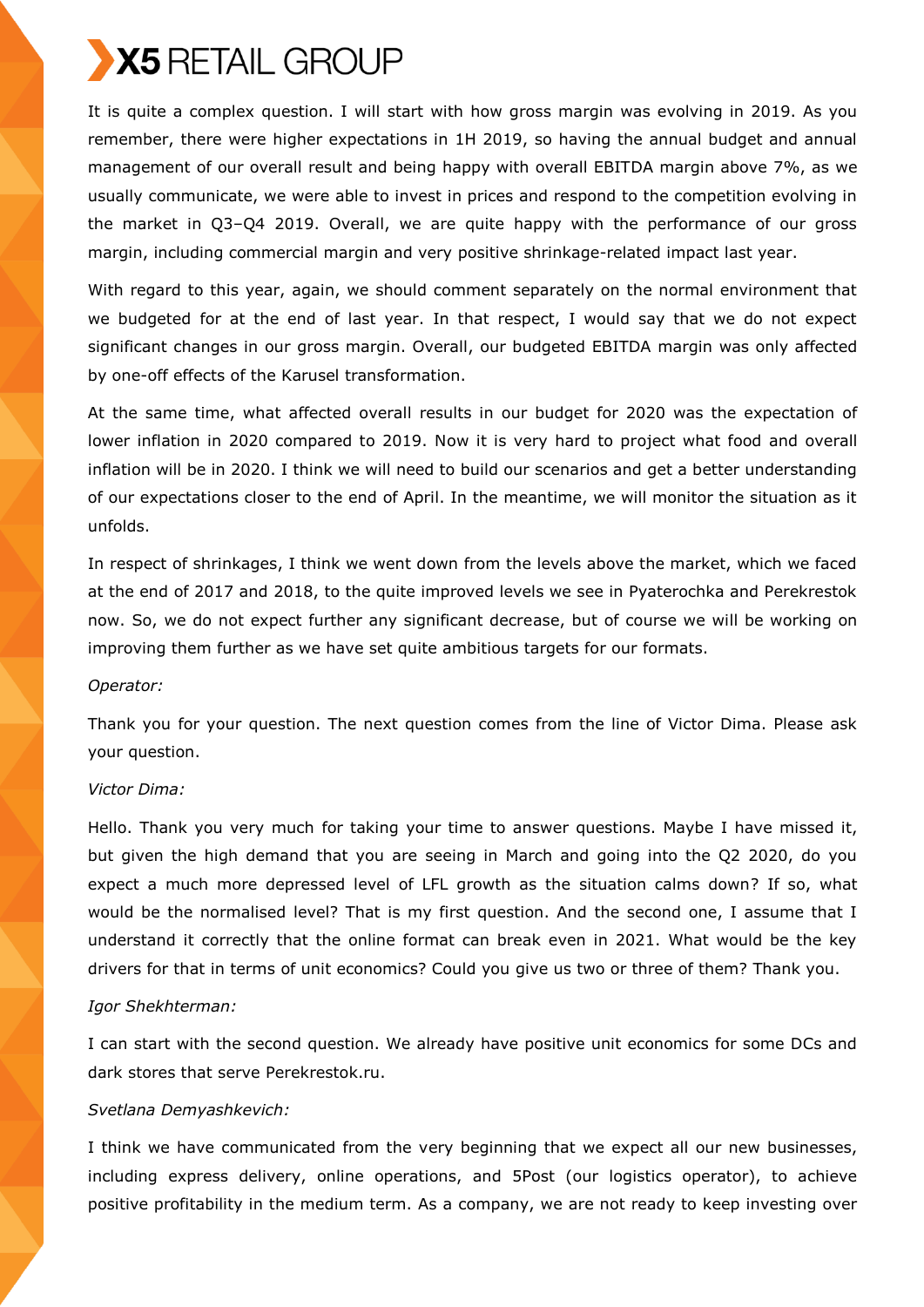endless periods. At the same time, we are quite happy with the pace of their growth. For example, Perekrestok.ru grew by 3.3x during 2019 operating in the normal course of business. So, yes, we do expect that our online format will turn profitable in 2021, and the drivers for that will be positive unit economics of dark stores coupled with increasing density of deliveries and an increasing average check. We do see both trends as expected, and we are quite happy with the dynamics seen both in 2019 and in the beginning of 2020. Perekrestok.ru demonstrated strong results even before the coronavirus outbreak: in January and February, average check and the number of orders were steadily growing in line with the budget targets.

As for your first question, I think that as a food retailer operating mostly proximity stores, we will still see continued demand. Even after people make supplies in the current turbulent situation, they will still continue to eat. So, I do not expect that our operations will see a massive impact. Of course, it is hard to say, as it is not a usual situation for us. We will see how the situation evolves and will keep you updated. In April, we will have a results call for Q1 2020. By that time, I think we will have a better understanding of the trends and the situation, and, of course, we will be ready to share that.

#### *Victor Dima:*

Thank you.

### *Operator:*

Thank you for your question. The next question comes from the line of Kirill Panarin, Renaissance Capital. Please ask your question.

## *Kirill Panarin:*

Hi everyone. Thank you for taking my questions, I have two of them. First, you have talked about direct imports. Could you also tell us about the imported products that you get from distributors? What is the share in sales for those? And the second question is about the different scenarios you have talked about. Can you elaborate on your margin expectations in the bear case scenario? Would it still be maintaining margin levels at roughly about 7%? And what would be the drivers vs the base case, if you think they be different in the bear case scenario? Thank you.

## *Svetlana Demyashkevich:*

The share of our direct imports is 4.3%. It is hard for us to estimate the share that is coming through distributors, as we usually buy from the internal market and mostly in roubles. I think it is around 15%. We still do not think that it will have a massive impact on our supplies. Of course, this share significantly decreased after the situation we had in 2014 and 2015. Now, we are quite confident in terms of supply. I can assure you that all major socially important SKUs are produced locally. We are sure that we will have enough of these supplies.

The second question was about how the EBITDA margin will evolve. As I have said, in the normal course of business scenario assumed in our budget as at the end of 2019, we did not expect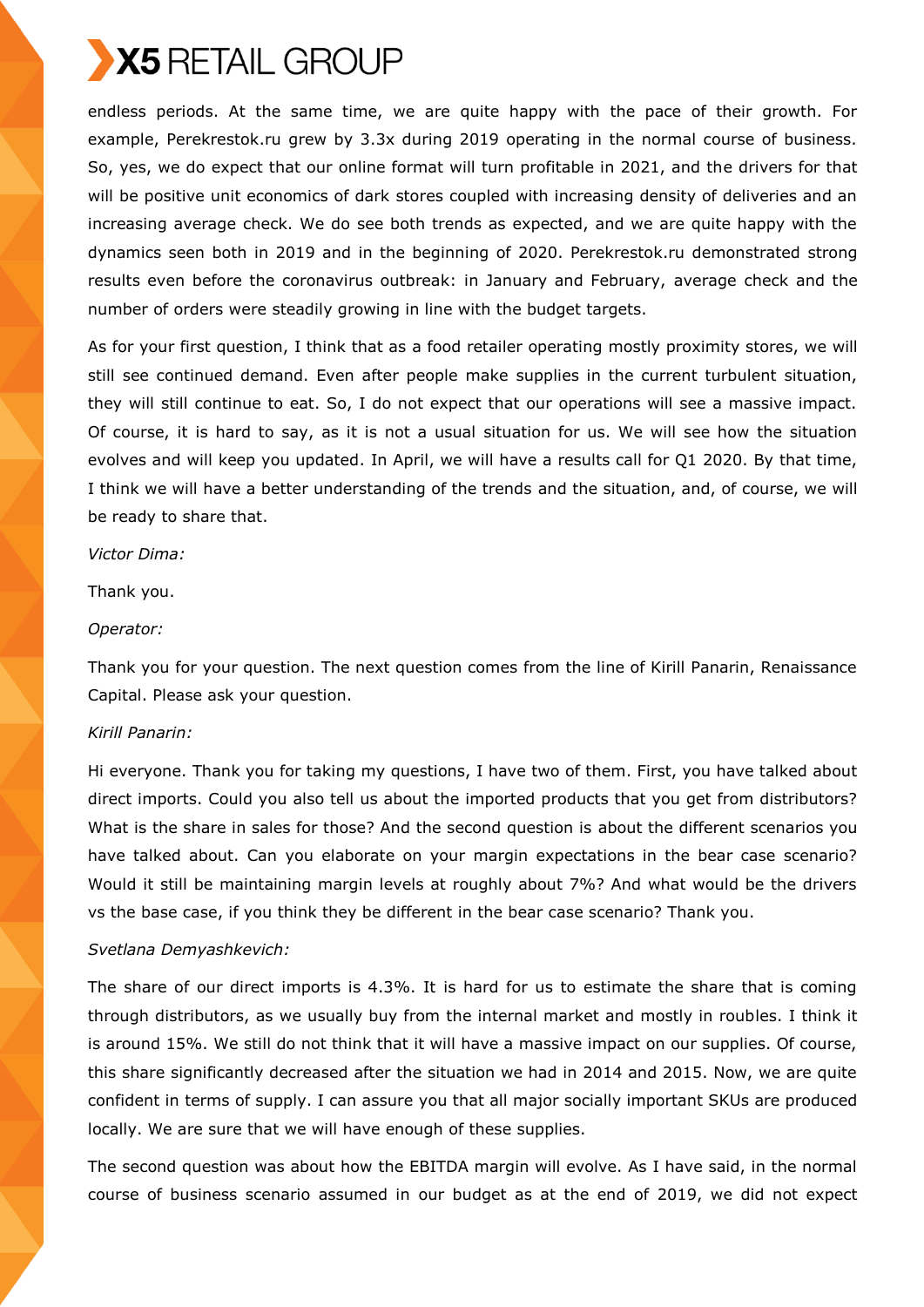massive adverse impacts on our EBITDA margin apart from some one-off effect of the Karusel transformation. As discussed back in September and October, the decision to transform our hypermarket format is strategically important for us, and we believe that in the long run, it will enable us to increase our margins structurally. We already see that our Karusel stores transformed to the Perekrestok format are doing better in terms of ROI and the EBITDA margin.

### *Kirill Panarin:*

Just to clarify, apart from Karusel, if we talk about adjusted EBITDA margins, there should not be a material change in your profitability profile due to the weaker rouble, lower oil price, and potentially higher food inflation this year. Is that correct?

### *Svetlana Demyashkevich:*

I was talking about the normal course of business, which was budgeted for and expected by us at the end of last year and the beginning of this year. As I have said earlier it is very hard to forecast how the current changes in the macro environment and consumption will influence the margins going forward. The first priority for us would be to ensure uninterrupted product supply to the population and to secure our position as a food provider for people. I hope that it will not significantly influence our margins. So far, we have even seen some positive impact.

### *Kirill Panarin:*

OK, that is great. Thank you for your comments.

#### *Operator:*

Thank you. Our next question comes from the line of Artur Galimov, Sova Capital. Please ask your question.

#### *Artur Galimov:*

Good afternoon. Thank you for the call. Just a small follow-up question on the chain expansion and capex this year. Svetlana, you have given us two clear scenarios for the macro situation development in terms of exchange rates and oil prices. So, assuming that things will remain as they currently are, with RUB 80 per dollar and oil prices around USD 25, what would roughly be the decrease of your capex in store openings? You have not specified the exact number, but maybe you could give us an idea of the scale of the reduction in store openings that you would go for under this scenario this year?

## *Svetlana Demyashkevich:*

This is a very good question. We are thinking about it internally and it is just too early to say now. I suppose we will have more understanding and decisions made internally by the end of April when we have our call for Q1 2020. So far, the expectations are that the pace of renovations will probably slow down and the first reason for that is that we do not want to close the stores amid higher demand seen at the moment. Other than that, we will monitor the